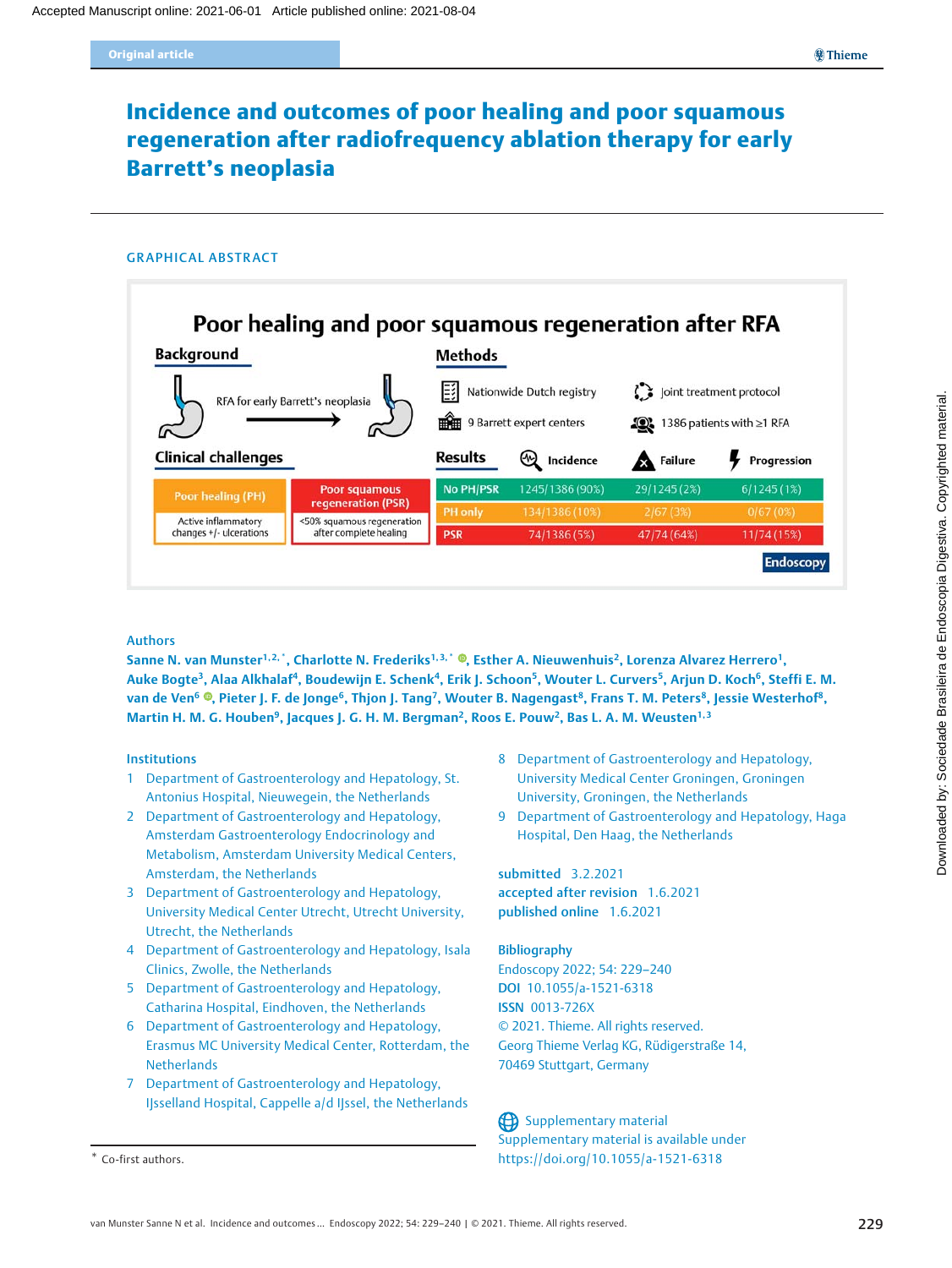Scan this QR-Code for the author commentary.



### Corresponding author

Bas L. A. M. Weusten, MD, PhD, Gastroenterology and Hepatology, St. Antonius Hospital, Koekoekslaan 1, 3435 CM Nieuwegein, The Netherlands b.weusten@antoniusziekenhuis.nl

### ABSTRACT

Background Endoscopic eradication therapy with radiofrequency ablation (RFA) is effective in most patients with Barrett's esophagus (BE). However, some patients experience poor healing and/or poor squamous regeneration. We evaluated incidence and treatment outcomes of poor healing and poor squamous regeneration.

Methods We included all patients treated with RFA for early BE neoplasia from a nationwide Dutch registry based on a joint treatment protocol. Poor healing (active inflammatory changes or visible ulcerations ≥ 3 months post-RFA), poor

squamous regeneration (< 50 % squamous regeneration), and treatment success (complete eradication of BE [CE-BE]) were evaluated.

Results 1386 patients (median BE C2M5) underwent RFA with baseline low grade dysplasia (27 %), high grade dysplasia (30 %), or early cancer (43 %). In 134 patients with poor healing (10 %), additional time and acid suppression resulted in complete esophageal healing, and 67/134 (50%) had normal squamous regeneration with 97 % CE-BE. Overall, 74 patients had poor squamous regeneration (5 %). Compared with patients with normal regeneration, patients with poor squamous regeneration had a higher risk for treatment failure (64% vs. 2%, relative risk [RR] 27 [95% confidence interval [CI] 18–40]) and progression to advanced disease (15 % vs. < 1 %, RR 30 [95 %CI 12–81]). Higher body mass index, longer BE segment, reflux esophagitis, and < 50 % squamous regeneration after baseline endoscopic resection were independently associated with poor squamous regeneration in multivariable logistic regression. Conclusions In half of the patients with poor healing, additional time and acid suppression led to normal squamous regeneration and excellent treatment outcomes. In patients with poor squamous regeneration, however, the risk for treatment failure and progression to advanced disease was significantly increased.

# Introduction

Radiofrequency ablation (RFA) is the established ablation modality for treatment of flat Barrett's esophagus (BE) [1, 2]. Typically, 2–3 RFA sessions are required to achieve complete eradication of BE (CE-BE) [3, 4]. Multiple large, high quality, multicenter studies have shown that RFA with or without endoscopic resection is safe and efficient, reporting CE-BE in 77 %– 93 % [3–6].

In a subgroup of patients, however, RFA is unable to convert Barrett's epithelium into squamous epithelium. Some patients experience delayed healing, with mucosal swelling, exudates, and/or ulcerations observed at the first post-RFA endoscopy ("poor healing"), while others (also) experience regeneration with Barrett's mucosa instead of squamous epithelium ("poor squamous regeneration"). Logically, these patients have a higher risk of treatment failure after RFA [7].

Few data are currently available on poor healing and poor squamous regeneration, and current guidelines lack recommendations [1, 2, 8]. Evidence-based recommendations on how to manage poor healing and poor squamous regeneration may improve patient outcomes.

We aimed to assess the incidence of poor healing and poor squamous regeneration, as well as the relative risk (RR) for treatment failure after poor healing or poor squamous regeneration, in a nationwide cohort of all patients with BE who underwent RFA treatment in the Netherlands between 2008 and 2018.

# Methods

This study used data from the Barrett Expert Center (BEC) registry (Netherlands Trial Register, NL7039), which includes outcomes of all patients with BE neoplasia who have undergone endoscopic treatment in the Netherlands since 2008. In the Netherlands, treatment for Barrett's neoplasia has been centralized in nine BECs since 2007, with the implication that every patient in the Netherlands is treated in one of these centers. BE care in these centers is provided solely by specially trained endoscopists and pathologists. Treatments are performed according to a joint treatment and follow-up protocol.

The BEC registry has been described in detail previously [9]. For the current study, we included all patients with BE containing early neoplasia who underwent endoscopic eradication therapy with at least one RFA treatment between 1 January 2008 and 31 December 2018. The treatment and follow-up outcomes for this cohort of patients have been published previously [9], but the current study analyzed and reported different end points.

### Treatment protocol

Patients with early BE neoplasia (low grade dysplasia [LGD] or high grade dysplasia [HGD] or low risk esophageal adenocarcinoma [EAC; i. e. ≤ sm1 EAC, good–moderate differentiation, no lymphovascular invasion, and negative vertical resection margin]) were referred to a BEC for work-up and staging.

Visible lesions were removed with endoscopic resection. RFA was used to treat flat BE using the Barrx system (Medtronic Inc., Minneapolis, Minnesota, USA). The Barrx-360 balloon catheter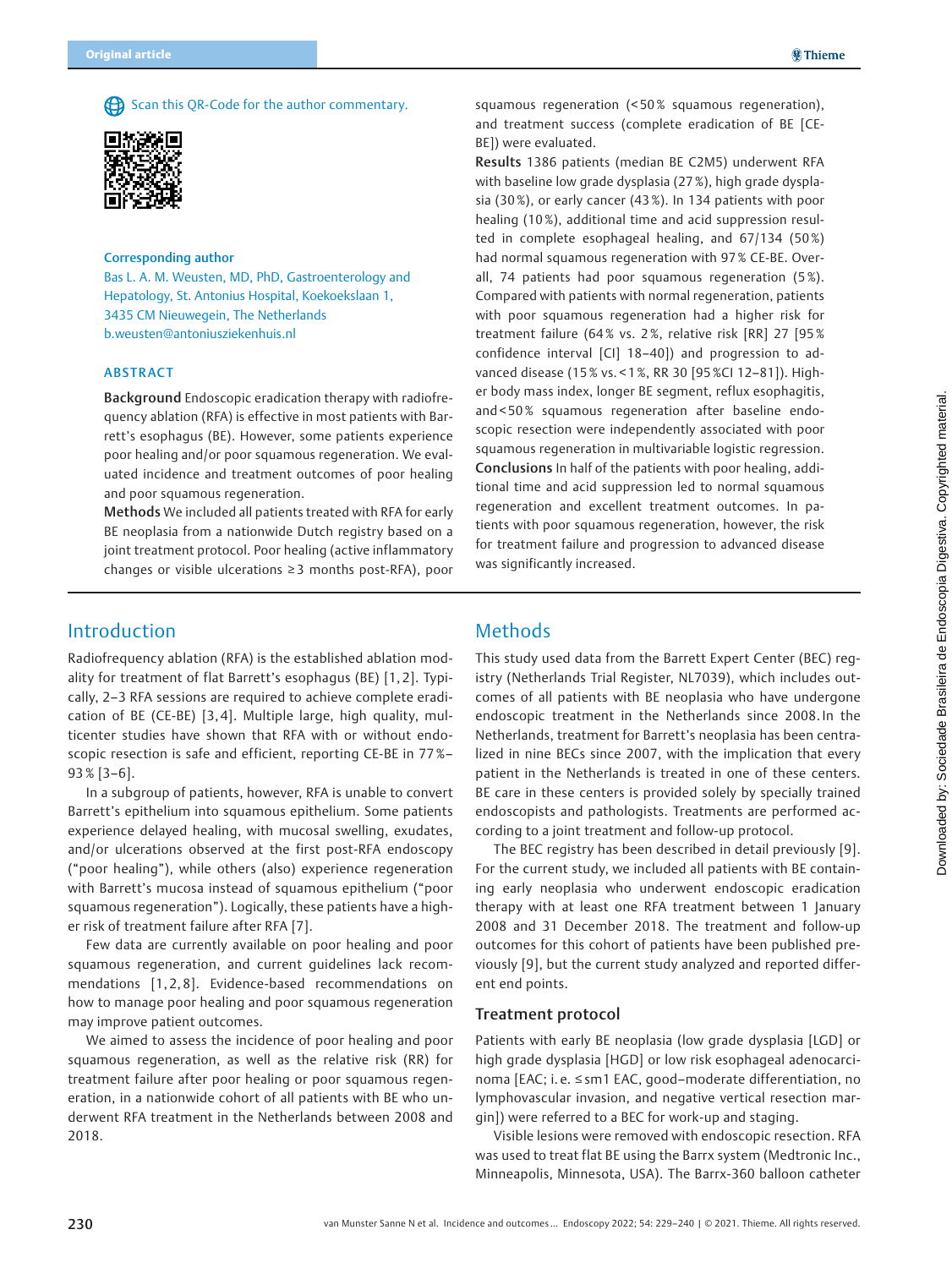was used for circumferential RFA (C-RFA) where the BE length was ≥ 2 cm or in cases of multiple and/or large BE islands over a length of > 3 cm. Otherwise, the Barrx-90 catheter was used for focal RFA (F-RFA). RFA was repeated every 3 months and was eventually followed by touch-up treatment using argon plasma coagulation or endoscopic resection for persisting BE islands of < 10 mm and > 10 mm, respectively. If a new nonflat neoplastic lesion was detected during one of the RFA treatments ("incident lesion"), additional endoscopic resection was performed.

### End of treatment

Upon complete endoscopic eradication of BE, random fourquadrant biopsies were obtained < 5mm below the neosquamocolumnar junction for histological correlation. Patients with complete endoscopic eradication of BE and no dysplasia in the cardia biopsies were considered as CE-BE. Persisting intestinal metaplasia in cardia biopsies was also considered as CE-BE [4].

Patients with persisting visible BE after RFA were classified as treatment failure. RFA was stopped if we anticipated that we would be unable to achieve CE-BE or if expected benefits of continued RFA were considered smaller than the risks. Patients who progressed to high risk EAC (i. e. deep submucosal invasion [sm2–3], lymphovascular invasion, and/or poor differentiation), or who had persisting HGD or EAC that could not be eradicated endoscopically, were referred for nonendoscopic therapy. Other patients with treatment failure underwent annual surveillance in years 1–5 and every 2–3 years thereafter, consisting of careful inspection and histological sampling.

### Acid-reducing medication

Double-dose proton pump inhibitors (PPI; 40 mg twice daily, per default esomeprazole) was prescribed during the treatment phase. In addition, patients were administered ranitidine 300 mg at bedtime and sucralfate suspension 5mL four times daily during 14 days after every treatment.

### Poor healing

Poor healing was defined as active inflammatory changes with mucosal swelling and exudates and/or ulcerations ≥ 3 months post-RFA (► Fig. 1, see also Fig. 1s in the online-only supplementary material). If poor healing was present, no (ablation) therapy was performed and a repeat endoscopy was scheduled after ≥ 6 weeks. PPI compliance was verified. PPI dose was increased and/or additional acid-reducing medication was prescribed at the physician's discretion. Investigation of 24-hour pH-metry was considered for evaluation of the effects of PPI.

### Poor squamous regeneration

Poor squamous regeneration was defined as < 50 % BE regression 3 months after RFA, provided that the esophagus was completely healed (► Fig. 2, Fig. 2s). Poor squamous regeneration was assessed by the treating endoscopist based on endoscopic appearance. If the outcome was not mentioned in the endoscopy report, endoscopic images and/or videos were reviewed. The management of poor squamous regeneration was deter-



▶ Fig. 1 Poor healing. a C2M5 flat Barrett's esophagus with low grade dysplasia in random biopsies during baseline endoscopy. **b** Circumferential radiofrequency ablation (RFA) was performed first. c At 3 months post-RFA, active inflammatory changes were found, along with mucosal swelling. d We emphasized to the patient the importance of compliance with proton pump inhibitor therapy and waited for another 10 weeks, at which point complete healing of the esophagus was found with 80 % squamous regeneration. After two additional focal RFA treatments performed at 20-week intervals, complete eradication of Barrett's esophagus was achieved. Please refer to Fig. 1 s for additional endoscopic images.

mined at the physician's discretion, based on patient age, comorbidity, and response after prior RFA treatment(s).

# Study end points

The primary end points were 1) the incidence of poor healing and poor squamous regeneration after RFA, and 2) the RR for treatment failure in patients with poor healing and poor squamous regeneration compared with patients without poor healing and with normal squamous regeneration.

Secondary end points included the RR for progression to advanced disease in patients with poor healing and poor squamous regeneration compared with those without poor healing and with normal squamous regeneration. We assessed the long-term risk for recurrent neoplasia among patients with treatment failure who had persisting BE and underwent endoscopic surveillance. Finally, we built a multivariable logistic regression model to identify a set of independent predictors for the development of poor squamous regeneration. Definitions of end points are provided in Table 1 s.

### Data collection and data management

Data were collected by reviewing endoscopy and pathology reports, endoscopy images, and further clinical information where necessary, as described in detail previously [9]. Dedicated research fellows (all MDs) reviewed the data against source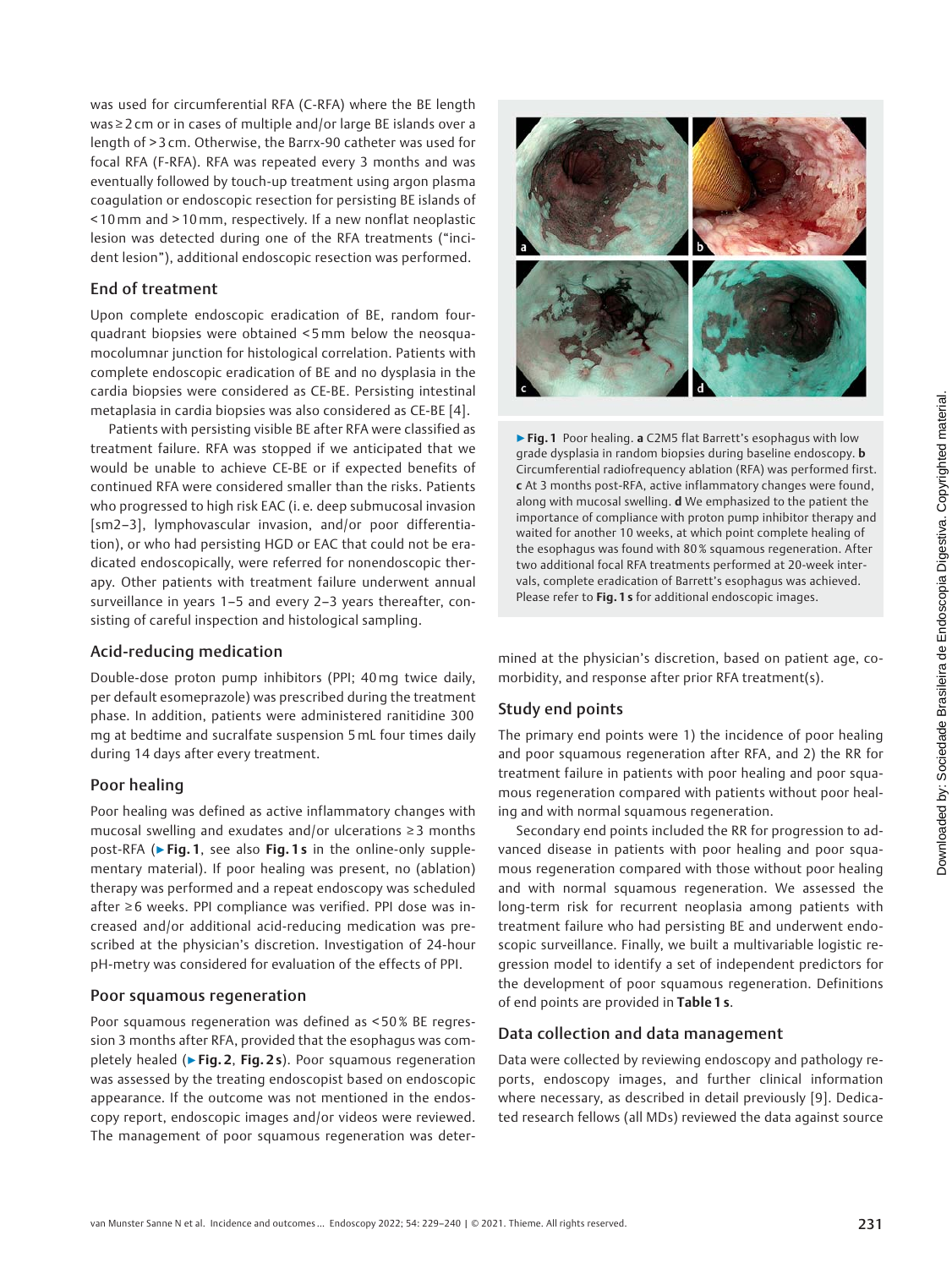

▶ Fig. 2 Poor squamous regeneration preceded by poor healing. C9M10 Barrett's esophagus containing a visible lesion. Owing to expected deep invasion, endoscopic submucosal dissection was performed for a well-differentiated mucosal cancer. a After 3 months, the resection scar (between the 12 and 7 o'clock positions) was completely regenerated with Barrett's mucosa. **b** Circumferential radiofrequency ablation (RFA) was performed and resulted in poor healing with visible ulcerations and active inflammatory changes with mucosal swelling after 12 weeks (c). d After another 8 weeks and verification of proton pump inhibitor compliance, the esophagus was completely healed but had regenerated with Barrett's mucosa. Random four-quadrant biopsies showed low grade dysplasia. The decision was made to stop further RFA treatment and switch to endoscopic surveillance. Please refer to Fig. 2s for additional endoscopic images.

documents for all patients with poor healing, poor squamous regeneration, and/or treatment failure, and additionally for a 50 % random selection of the remaining patients.

### **Ethics**

The Institutional Review Board of the Amsterdam University Medical Centers declared that this study was not subject to the Medical Research Involving Human Subjects Act ("Wet op Medisch-wetenschappelijk Onderzoek met Mensen" in Dutch). The need for formal ethical review and patient-informed consent was waived accordingly. All eligible patients received an opt-out notification, which gave them the possibility to oppose participation in the registry.

### **Statistics**

For descriptive statistics, mean with standard deviation (SD) was used for variables with parametric distribution, and median with interquartile range (IQR) was used for nonparametric distribution. Student's t test, Mann–Whitney U test, two-way analysis of variance, or chi-squared and Fisher's exact tests were used where appropriate to compare groups. The Bonferroni correction was applied to correct for multiple testing to detect differences among subgroups if the overall P value was < 0.05. The RR was defined as the risk for the outcome in the exposed

group divided by the risk for the outcome in the unexposed group.

We tested several baseline variables that were known to the physician prior to RFA and with biologically or clinically plausible effects on the risk for poor squamous regeneration. Using backward selection based on the chi-squared test, odds ratios (ORs) with 95 % confidence intervals (CIs) were used to quantify the predictive associations.

Statistical analysis was performed using the Statistical Software Package IBM SPSS Statistics version 26 for Windows (IBM Corp., Armonk, New York, USA) and R version 3.6.1 for Windows (R Foundation for Statistical Computing, Vienna, Austria).

# Results

Between 2008 and 2018, 1386 patients underwent at least one RFA treatment for early BE neoplasia and were included in the current study (Fig. 3s). The overall treatment and follow-up outcomes for this cohort have been published previously [9]. In summary, the majority of patients were male (81 %) and the mean patient age was 66 years (▶Table 1). The median BE length (circumferential [C] and maximum extent [M]) at baseline was C2M5, with LGD (27 %), HGD (30 %), or EAC (43 %).

### Poor healing

Poor healing occurred in 134 patients (134/1386; 10% [95%CI 8–11]) after RFA. Treatment was postponed for 6–12 weeks and PPI compliance was verified. PPI dose was increased to 80 mg twice daily in 26/134 patients (19 %). A total of 20 patients underwent 24-hour pH-metry (Table 2s). Nine patients (9/ 134; 7 %) had severe reflux symptoms and/or severe reflux esophagitis and underwent (re-)fundoplication. After additional time and additional acid suppression, complete esophageal healing was confirmed endoscopically in all 134 patients.

# Treatment outcomes after poor healing

Upon complete healing, 67/134 patients (50%) had normal squamous regeneration (i.e. > 50%) and  $65/67$  (97% [95%CI 90-99]) achieved CE-BE (Fig. 3s). The CE-BE rate was similar to that in patients with normal healing (1178/1207; 98 % [95 %CI 97%–98%]) (▶Table 2), with an RR of 1.0 (95%Cl 1.0–1.0). Two patients with poor healing (2/67; 3 %) did not achieve CE-BE and had remaining Barrett's mucosa (C1M3/4) with nondysplastic Barrett's esophagus (NDBE) or LGD (▶ Table 3). Both patients developed severe esophageal stenosis during treatment and an elective decision was made to withhold further treatment in order to prevent recurrent stenosis with continued RFA. No patient progressed to advanced neoplasia.

# Treatment characteristics of patients with poor healing

In the 67 patients with normal squamous regeneration after poor healing, poor healing occurred again after RFA in 38/67 patients (57 %) and RFA was continued with prolonged intervals (range 16–20 weeks) between ablation sessions. The treatment duration for patients with poor healing was significantly longer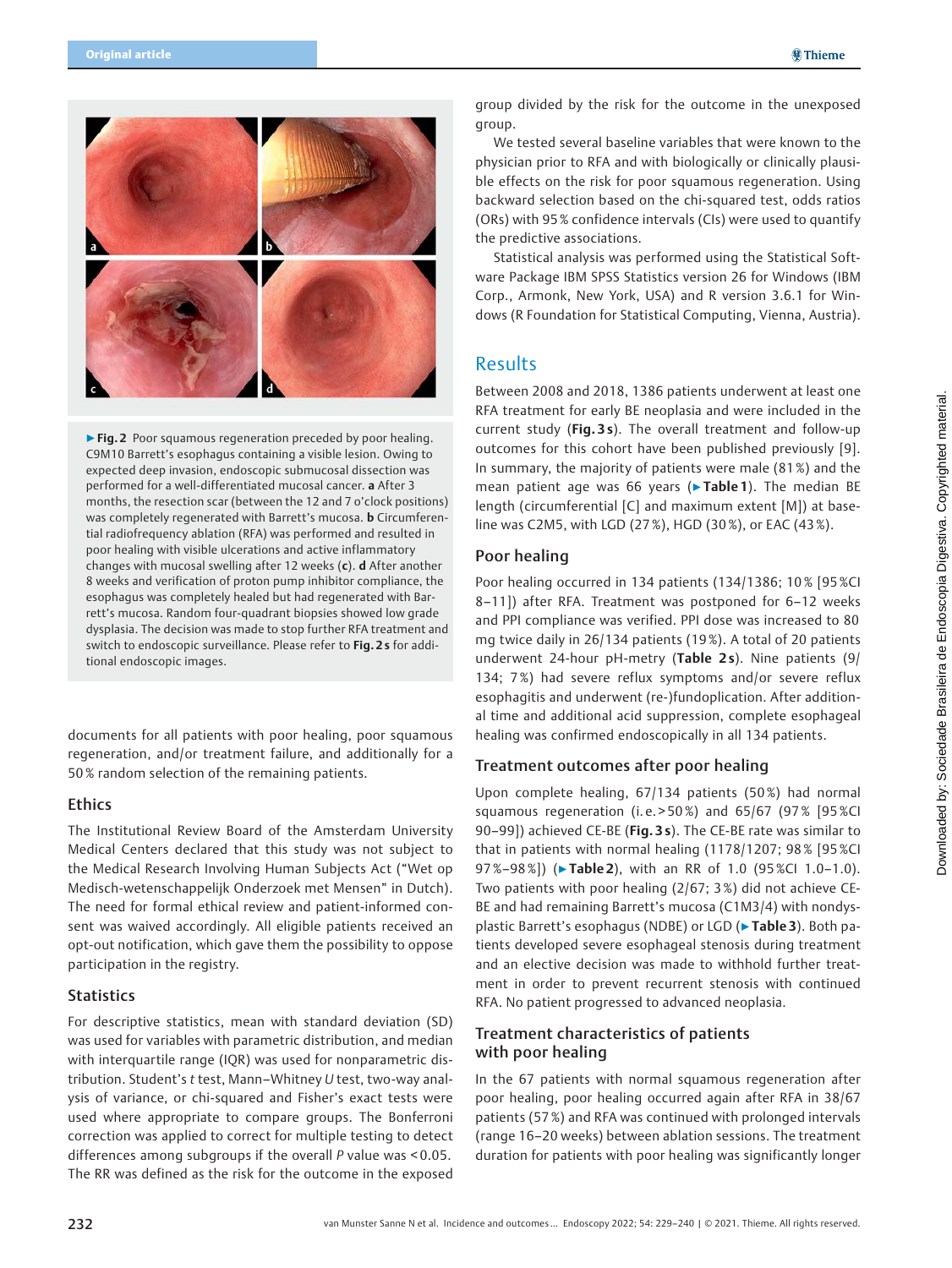▶Table 1 Baseline characteristics before the first radiofrequency ablation treatment. The cohort of 1386 patients has been published for treatment and follow-up outcomes [9].

|                                                                           | <b>All patients</b><br>$(n = 1386)$ | No poor healing or poor<br>squamous regeneration<br>$(n=1245)$ | Poor healing, normal<br>squamous regeneration<br>$(n=67)$ | <b>Poor squamous</b><br>regeneration <sup>1</sup><br>$(n=74)$ |
|---------------------------------------------------------------------------|-------------------------------------|----------------------------------------------------------------|-----------------------------------------------------------|---------------------------------------------------------------|
| Male sex, n (%)                                                           | 1121(81)                            | 1009(81)                                                       | 56 (84)                                                   | 56 (76)                                                       |
| Age, mean (SD), years                                                     | 65.5(6)                             | 66.0(6)                                                        | 63.5(4)                                                   | 66.0(4)                                                       |
| BMI, mean (SD), kg/m2                                                     | 27.6(2)                             | 27.2(2)                                                        | 27.1(2)                                                   | 28.1(2)                                                       |
| Smoking, n(%)                                                             |                                     |                                                                |                                                           |                                                               |
| - Never                                                                   | 321 (23)                            | 285(23)                                                        | 18(27)                                                    | 18(24)                                                        |
| • Former                                                                  | 805 (58)                            | 725 (58)                                                       | 34(51)                                                    | 46(62)                                                        |
| • Current                                                                 | 260(19)                             | 235(19)                                                        | 15(22)                                                    | 10(14)                                                        |
| Surveillance history, n (%)                                               | 892 (64)                            | 808 (65)                                                       | 39(58)                                                    | 45(61)                                                        |
| · Duration, median (IQR), years                                           | $3(0-8)$                            | $3(0-8)$                                                       | $3(0-6)$                                                  | $3(0-7)$                                                      |
| Prior fundoplication, n(%)                                                | 23(2)                               | 15(1)                                                          | 5(7)                                                      | 3(4)                                                          |
| PPI 40 mg twice daily or higher, n (%)                                    | 1241(90)                            | 1121(90)                                                       | 58 (87)                                                   | 61(82)                                                        |
| Reflux esophagitis, n (%)                                                 | 49(4)                               | 33(3)                                                          | 5(7)                                                      | 11(15)                                                        |
| Reflux stenosis, n (%)                                                    | 49(4)                               | 40(3)                                                          | 4(6)                                                      | 5(7)                                                          |
| Hiatal hernia, n (%)                                                      | 1321 (95)                           | 1184 (95)                                                      | 64 (96)                                                   | 74 (100)                                                      |
| · Size, median (IQR), cm                                                  | 3.0(2)                              | 2.9(2)                                                         | 3.5(2)                                                    | 4.0(2)                                                        |
| Circumferential BE length, median (IQR), cm                               | $2(0-5)$                            | $2(0-5)$                                                       | $6(3-8)$                                                  | $8(5-10)$                                                     |
| Maximum BE length, median (IQR), cm                                       | $5(3-8)$                            | $4(2-7)$                                                       | $7(4-9)$                                                  | $9(7-11)$                                                     |
| Visible lesion, n (%)                                                     | 870 (63)                            | 775 (62)                                                       | 37(55)                                                    | 58 (78)                                                       |
| $\geq$ 1 visible lesion, n (%)                                            | 125(9)                              | 101(8)                                                         | 9(13)                                                     | 15(20)                                                        |
| Worst histology, n (%)                                                    |                                     |                                                                |                                                           |                                                               |
| $-LGD$                                                                    | 375 (27)                            | 337(27)                                                        | 21(31)                                                    | 17(23)                                                        |
| $-HGD$                                                                    | 422 (30)                            | 380 (31)                                                       | 25(38)                                                    | 17(23)                                                        |
| $-EAC$                                                                    | 589 (43)                            | 528 (42)                                                       | 21(31)                                                    | 40(54)                                                        |
| Baseline endoscopic resection, n (%)                                      | 870 (63)                            | 775 (62)                                                       | 37(55)                                                    | 58 (78)                                                       |
| Squamous regeneration after endoscopic<br>resection, $n$ (%) <sup>2</sup> |                                     |                                                                |                                                           |                                                               |
| • No endoscopic resection performed                                       | 520 (38)                            | 473 (38)                                                       | 30(45)                                                    | 17(23)                                                        |
| $\approx$ >50% squamous regeneration                                      | 808 (58)                            | 748 (60)                                                       | 32(48)                                                    | 28 (38)                                                       |
| • < 50% squamous regeneration                                             | 58(4)                               | 24(2)                                                          | 5(7)                                                      | 29 (39)                                                       |

BE, Barrett's esophagus; BMI, body mass index; EAC, esophageal adenocarcinoma; HGD, high grade dysplasia; IQR, interquartile range; LGD, low grade dysplasia; PPI, proton pump inhibitor; SD, standard deviation.

<sup>1</sup> Poor squamous regeneration was preceded by poor healing in 67 of these patients.

<sup>2</sup> Overall, in 4 patients (no poor healing or poor squamous regeneration n = 3; poor squamous regenaration n = 1) squamous regeneration after baseline endoscopic resection was missing.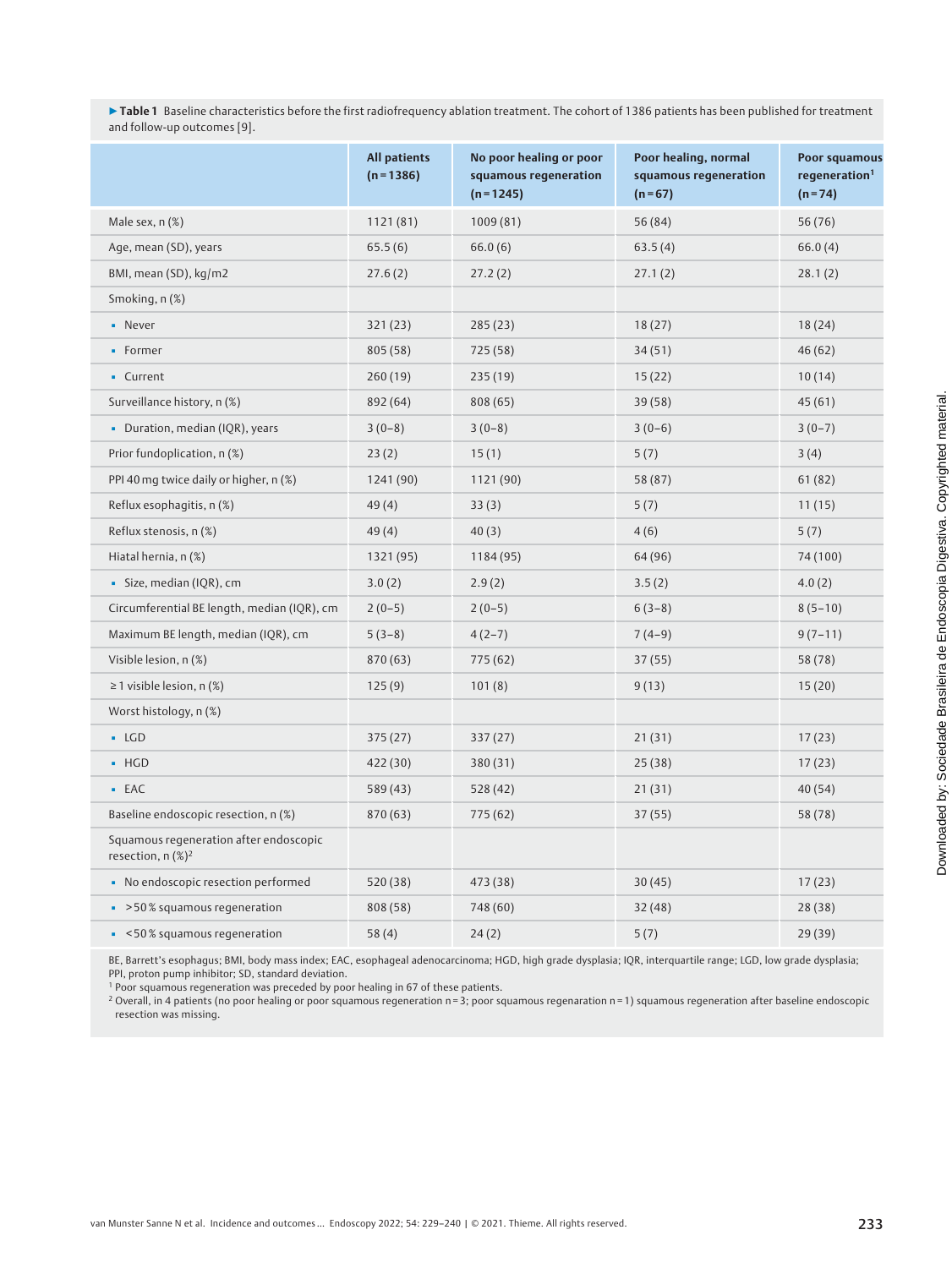▶Table 2 Treatment characteristics for patients with no poor healing or poor squamous regeneration, patients with poor healing and normal squamous regeneration, and patients with poor squamous regeneration after radiofrequency ablation.

|                                          | No poor healing or poor<br>squamous regeneration<br>$(n=1245)$ | Poor healing, normal<br>squamous regeneration<br>$(n=67)$ | Poor squamous<br>regeneration ( $n = 74$ ) | $P$ value <sup>1</sup> |
|------------------------------------------|----------------------------------------------------------------|-----------------------------------------------------------|--------------------------------------------|------------------------|
| <b>Treatment characteristics</b>         |                                                                |                                                           |                                            |                        |
| Treatment duration, median (IQR), months | $8(4-13)$                                                      | $15(10-20)^2$                                             | $14(7-23)^2$                               | < 0.01                 |
| C-RFA, mean (SD), n                      | 0.6(0.6)                                                       | 0.8(0.8)                                                  | $1.4(0.7)^2$                               | < 0.01                 |
| F-RFA, mean (SD), n                      | 1.6(1)                                                         | 1.9(1)                                                    | 1.4(1)                                     | 0.3                    |
| Endoscopic resection, mean (SD), n       | 0.7(0.7)                                                       | 0.8(0.9)                                                  | $1.1(1)^2$                                 | < 0.01                 |
| Incident lesion, n(%)                    | 61(5)                                                          | 7(10)                                                     | $16(22)^2$                                 | < 0.01                 |
| Esophageal stenosis, n (%)               | 168(14)                                                        | $23(34)^2$                                                | $19(26)^2$                                 | < 0.01                 |
| Post-procedural bleeding, n (%)          | 46(4)                                                          | 1(2)                                                      | 5(7)                                       | 0.25                   |
| Treatment outcomes <sup>3</sup>          |                                                                |                                                           |                                            |                        |
| $CE-BE, n(%)$                            | 1178 (98)                                                      | 65 (97)                                                   | $27(36)^2$                                 | < 0.01                 |
| Treatment failure, n (%)                 | 29(2)                                                          | 2(3)                                                      | 47 $(64)^2$                                | < 0.01                 |
| Advanced EAC, n (%)                      | 6(1)                                                           | 0(0)                                                      | $11(15)^2$                                 | < 0.01                 |

CE-BE, complete endoscopic eradication of Barret's esophagus; C-RFA, circumferential radiofrequency ablation with BARRX-360 device; EAC, esophageal adenocarcinoma; F-RFA, focal radiofrequency ablation with the Barrx-90 device; IQR, interquartile range; SD, standard deviation.

<sup>1</sup> Overall P value for analysis of variance (continuous outcomes) or chi-squared test (categorical outcomes).

<sup>2</sup> Is statistically different from no poor healing or poor squamous regeneration group after Bonferroni correction.

<sup>3</sup> Overall, in 38 patients, treatment was prematurely ended due to unrelated severe new comorbidity (n = 21) or unrelated death (n = 17).

compared with patients with normal healing (15 and 8 months, respectively;  $P < 0.01$ ) ( $\triangleright$  Table 2).

### Treatment outcomes after poor squamous regeneration

Esophageal stenosis occurred in 34% (23/67) of patients with poor healing compared with 14% (168/1245) of patients with normal healing (RR 2.5 [95 %CI 1.8–3.6]). Accordingly, the risk for a severe stenosis that required at least five endoscopic dilations was 9 % (6/67) for patients with poor healing compared with 2% (30/1245) for patients with normal healing (RR 3.7 [95%CI 1.6–8.6]).

### Poor squamous regeneration

In total, 74/1386 patients (5 % [95 %CI 4–7]) had poor squamous regeneration. The majority of patients (67/74; 91%) also experienced poor healing, but 7/74 (9%) had poor squamous regeneration with normal esophageal healing (Fig.3s). Median BE at baseline for patients with poor squamous regeneration was C8M9 (minimum C3M5).

In all 74 patients, poor squamous regeneration was noted after the first RFA treatment, which was C-RFA in 73/74 patients (99 %). A single patient developed poor squamous regeneration after the first F-RFA for a C3M5 BE segment. This patient had a history of severe reflux symptoms and had undergone Nissen fundoplication and re-fundoplication with moderate relief of symptoms.

In total, 47/74 patients with poor squamous regeneration (64 % [95%CI 52–74]) did not achieve CE-BE, with remaining Barrett's mucosa of median C4M7 (► Table 3). The risk for treatment failure was significantly higher for patients with poor squamous regeneration compared with patients with normal squamous regeneration (29/1245; 2% [95%Cl 2-3]; P<0.01) (▶Table 2). Patients with poor squamous regeneration also had a higher risk for progression to advanced neoplasia during treatment (15% [95%CI 9–25] vs. < 1% [95 %CI 0–1]; P < 0.01). The RR for treatment failure and for developing advanced neoplasia for patients with poor squamous regeneration compared with patients with normal regeneration was 27 (95 %CI 18–40) and 30 (95%CI 12–81), respectively.

A total of 14 failure cases had persisting neoplasia (▶Table 3). Of these, 11 (15% of all patients with poor squamous regeneration) had advanced neoplasia that exceeded the boundaries for curative endoscopic treatment owing to development of an incident lesion containing high risk EAC (n = 4) or multifocal incident lesions (n = 7). Surgery was performed in five patients for T1N0 ( $n = 4$ ) or T2N1 ( $n = 1$ ). The remaining six patients were unfit for surgery, three of whom developed metastasized EAC during follow-up and died.

The remaining three failure cases with persisting neoplasia (3/74, 4 %) had persisting HGD or low risk EAC and underwent stepwise radical endoscopic resection (SRER) after RFA. Com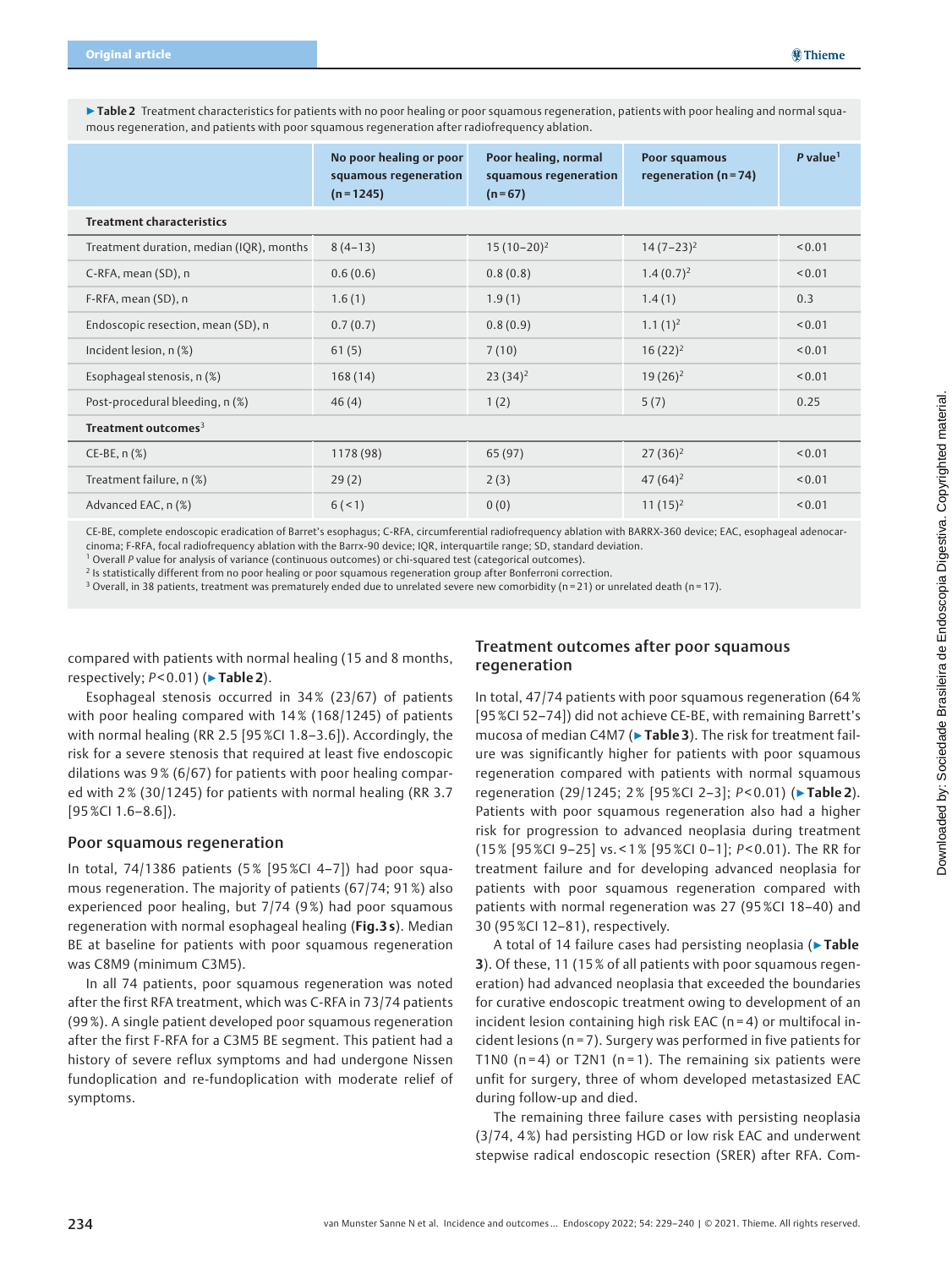▶Table 3 All treatment failures. A total of 29/1245 patients with no poor healing or poor squamous regeneration, 2/67 patients with poor healing and normal squamous regeneration, and 47/74 patients with poor squamous regeneration were recorded as treatment failure after radiofrequency ablation.

|                                                | No poor healing or poor squa-<br>mous regeneration ( $n = 29$ ) | Poor healing, normal squa-<br>mous regeneration ( $n = 2$ ) | Poor squamous regeneration<br>$(n=47)$ |
|------------------------------------------------|-----------------------------------------------------------------|-------------------------------------------------------------|----------------------------------------|
| Age, mean (SD), years                          | 71(4)                                                           | 71(1)                                                       | 68(4)                                  |
| Initial BE length, median (IQR), cm            | $C4M5(2-7; 4-9)$                                                | C8M9 (7-9; 9-10)                                            | C9M11 (6-12; 7-13)                     |
| Initial pathology, n (%)                       |                                                                 |                                                             |                                        |
| $-LGD$                                         | 7(24)                                                           | $\boldsymbol{0}$                                            | 9(19)                                  |
| $-HGD$                                         | 6(21)                                                           | $\boldsymbol{0}$                                            | 10(21)                                 |
| $-EAC$                                         | 16(55)                                                          | 2(100)                                                      | 28(60)                                 |
| Endoscopic resection, median (IQR), n          | $1(1-1)$                                                        | $1(1-2)$                                                    | $1(1-2)$                               |
| C-RFA, median (IQR), n                         | $1(0-1)$                                                        | $1(1-1)$                                                    | $1(1-2)$                               |
| F-RFA, median (IQR), n                         | $1(1-1)$                                                        | $1(1-1)$                                                    | $0(0-2)$                               |
| Treatment duration, median (IQR),<br>months    | $14(12-16)$                                                     | $26(18-32)$                                                 | $15(3-17)$                             |
| Extent of residual BE, median (IQR), cm        | $COM2 (0-0; 1-2)$                                               | $C1M3(0-2; 2-3)$                                            | $CAM7 (1-7; 4-10)$                     |
| • Proportion of initial BE, %                  | C8, M30                                                         | C15, M50                                                    | C60, M75                               |
| Residual pathology, n (%)                      |                                                                 |                                                             |                                        |
| $\blacksquare$ NDBE/LGD <sup>1</sup>           | 23(79)                                                          | 2(100)                                                      | 33(70)                                 |
| • HGD/EAC (in incident lesion) <sup>2</sup>    | 6(21)                                                           |                                                             | 14(30)                                 |
| Final outcome, n (%)                           |                                                                 |                                                             |                                        |
| • Nonendoscopic therapy                        | 6(21)                                                           |                                                             | $11(23)^3$                             |
| • CE-D after extensive endoscopic<br>resection |                                                                 |                                                             | 6(13)                                  |
| · Endoscopic surveillance                      | 23 (79)                                                         | 2(100)                                                      | 30(64)                                 |
| Endoscopic surveillance                        |                                                                 |                                                             |                                        |
| • Duration, mean (SD), months                  | 47(21)                                                          | 33(4)                                                       | 42 (29)                                |
| · Endoscopies, mean (SD), n                    | 5(3)                                                            | 4(3)                                                        | 4(3)                                   |
| $\bullet$ HGD/EAC, n $(\%)$                    | 4(14)                                                           | $\boldsymbol{0}$                                            | 7(23)                                  |

BE, Barrett's esophagus; C-RFA, circumferential radiofrequency ablation with BARRX-360 device; CE-D, complete endoscopic eradication of dysplasia; EAC, esophageal adenocarcinoma; F-RFA, focal radiofrequency ablation with the Barrx-90 device; HGD, high grade dysplasia; IQR, interquartile range; LGD, low grade dysplasia; NDBE, nondysplastic Barrett's esophagus; SD, standard deviation.

<sup>1</sup> Patients were referred for endoscopic surveillance.

<sup>2</sup> Patients were referred for nonendoscopic therapy.

<sup>3</sup> Indication for nonendoscopic therapy; 5 underwent surgery for T1N0 (n = 4) or T2N1 (n = 1).

plete eradication of neoplasia was achieved in all three patients and CE-BE was achieved in two.

The other 33 failure cases had persisting NDBE ( $n = 23$ ) or LGD ( $n = 10$ ) after RFA ( $\triangleright$  Table 3). Three patients achieved CE-BE after SRER and 30 patients with remaining Barrett's mucosa (C4M7) were kept under endoscopic surveillance. During a mean surveillance period of 42 months and 4 endoscopies, 7 patients (23% [95%CI 12-41]) developed HGD (n=5) or low risk EAC ( $n = 2$ ), all of which were identified at early stages and were curatively treated endoscopically.

Overall, six patients underwent SRER as alternative treatment after failed RFA. Complete endoscopic eradication of dysplasia was achieved in all patients and CE-BE was achieved in 5/6 (Table 3 s).

# Treatment characteristics of patients with poor squamous regeneration

Patients with poor squamous regeneration had a higher risk for a visible abnormality ("incident lesion") developing during RFA treatment. An incident lesion occurred in 16/74 patients (22 %) with poor squamous regeneration compared with 61/1245 pa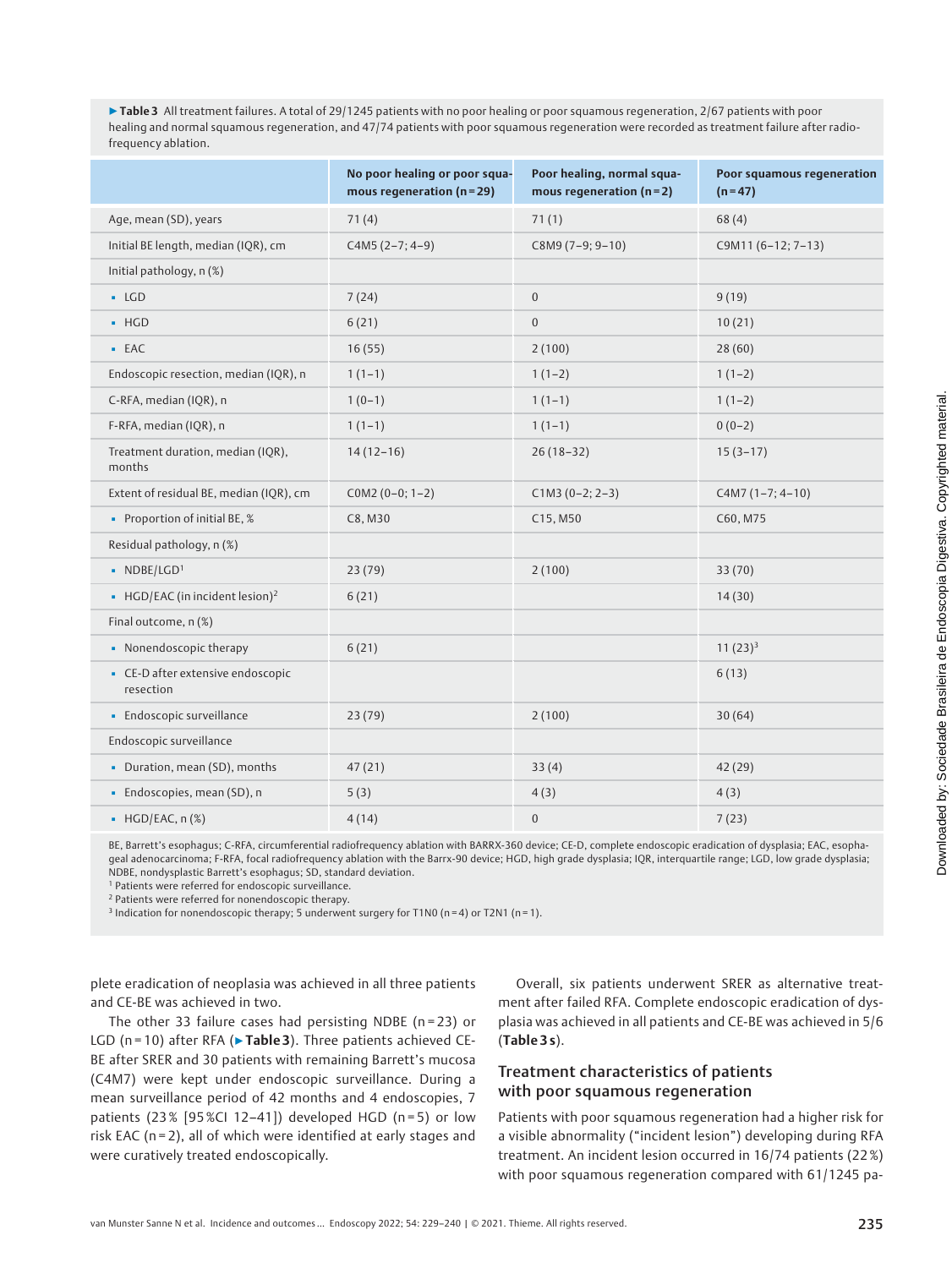▶Table 4 Univariable and multivariable analysis of potential risk factors for poor squamous regeneration. Assessment of the predictive value of several predefined patient and treatment characteristics known to the physician prior to initiation of radiofrequency ablation (RFA) for poor squamous regeneration, defined as < 50 % squamous regression after RFA.

|                                                                    | Univariable OR (95 %CI) | Multivariable OR (95 %CI) |
|--------------------------------------------------------------------|-------------------------|---------------------------|
| Age, years                                                         | $1.00(0.98 - 1.02)$     |                           |
| Male sex                                                           | $1.36(0.77 - 2.31)$     |                           |
| $BMI2$ , kg/m <sup>2</sup>                                         | $1.04(0.98 - 1.09)$     | $1.09(1.02 - 1.16)$       |
| Smoking                                                            | $0.86(0.53 - 1.55)$     |                           |
| Prior fundoplication                                               | $2.69(0.62 - 8.08)$     |                           |
| Length of hernia diafragmatica <sup>1</sup> , cm                   | $1.24(1.11 - 1.37)$     |                           |
| Length BE (circumferential) <sup>2</sup> , cm                      | $1.34(1.26 - 1.42)$     | $1.33(1.24 - 1.43)$       |
| Reflux stenosis                                                    | $2.06(0.67-4.9)$        |                           |
| Reflux esophagitis <sup>2</sup>                                    | $5.76(2.70 - 11.46)$    | $7.10(2.89 - 16.60)$      |
| Baseline HGD or EAC                                                | $1.28(0.75 - 2.29)$     |                           |
| $\geq$ 1 visible lesion at baseline <sup>1</sup>                   | $2.78(1.48 - 4.94)$     |                           |
| <50% squamous regeneration after endoscopic resection <sup>2</sup> | 22.55 (12.44-42.34)     | 13.08 (6.82-25.92)        |

BE, Barrett's esophagus; BMI, body mass index; CI, confidence interval; EAC, esophageal adenocarcinoma; HGD, high grade dysplasia; OR, odds ratio.

<sup>1</sup> Statistically significant in univariable analysis using backward selection based on chi-squared test

<sup>2</sup> Statistically significant in multivariable analysis using backward selection based on chi-squared test

tients (5 %) with normal squamous regeneration (RR 4.4 [95 %CI 2.7–7.3]) (► Table 2). For patients with poor squamous regeneration, 11/16 (69 %) incident lesions were noted to have progressed to advanced neoplasia, compared with 6/61 incident lesions (10 %) among patients with normal squamous regeneration (RR 7.0 [95%CI 3–16]).

In 17/74 patients (23 %) with poor squamous regeneration, treatment was stopped after the first RFA treatment (Fig. 4s). The remaining 57 patients all underwent a second RFA treatment, which resulted in normal squamous regeneration in 27/ 57 patients (47 %) and poor squamous regeneration in 30/57 patients (53%). All patients with normal squamous regeneration after the second RFA treatment (n = 27) achieved CE-BE after additional F-RFA. In contrast, all patients with poor squamous regeneration after the second RFA treatment ( $n = 30$ ) ultimately failed to achieve CE-BE, regardless of additional C-RFA and/or F-RFA.

### Characteristics associated with poor squamous regeneration

Higher body mass index, longer BE length, presence of reflux esophagitis at baseline, and < 50 % squamous regeneration after baseline endoscopic resection were independently associated with poor squamous regeneration after RFA in multivariable logistic regression (▶Table 4). Poor regression after endoscopic resection was the strongest predictor for occurrence of poor squamous regeneration: patients with < 50% squamous regeneration after endoscopic resection had a 13-times higher odds of poor squamous regeneration after RFA compared with patients with normal squamous regeneration after endoscopic resection (OR 13.08 [95%CI 6.82–25.92]). If the endoscopic resection scar regenerated with < 50 % squamous epithelium, 50 % of patients (29/58) also had poor squamous regeneration after subsequent RFA.

# Poor regression after endoscopic resection without RFA

A total of 12 patients had poor squamous regeneration after endoscopic resection and no RFA was performed owing to expected poor regression in combination with older age and/or comorbidity (Fig. 3 s, Fig. 5 s). Although no RFA was performed and these patients were not formally included in the study cohort, we describe the follow-up for these patients. During a mean endoscopic follow-up of 25 (SD 18) months and 4 endoscopies (SD 3), no patient developed HGD or EAC.

# **Discussion**

In this nationwide cohort of 1386 patients with early BE neoplasia who were treated with RFA, we found that poor healing and poor squamous regeneration occurred in 10 % and 5 % of patients, respectively. Poor healing resolved after additional time and acid suppression. Half of the patients with poor healing showed normal squamous regeneration and 97% of these reached CE-BE, which was comparable to the success rate in patients with normal healing and regeneration. The other 50 % of patients with poor healing also showed poor squamous regeneration and only 36 % of these patients were treated successfully. Furthermore, patients with poor squamous regeneration had a significantly higher risk for progression to advanced disease during treatment compared with patients with normal squamous regeneration. None of the patients who also demonstrat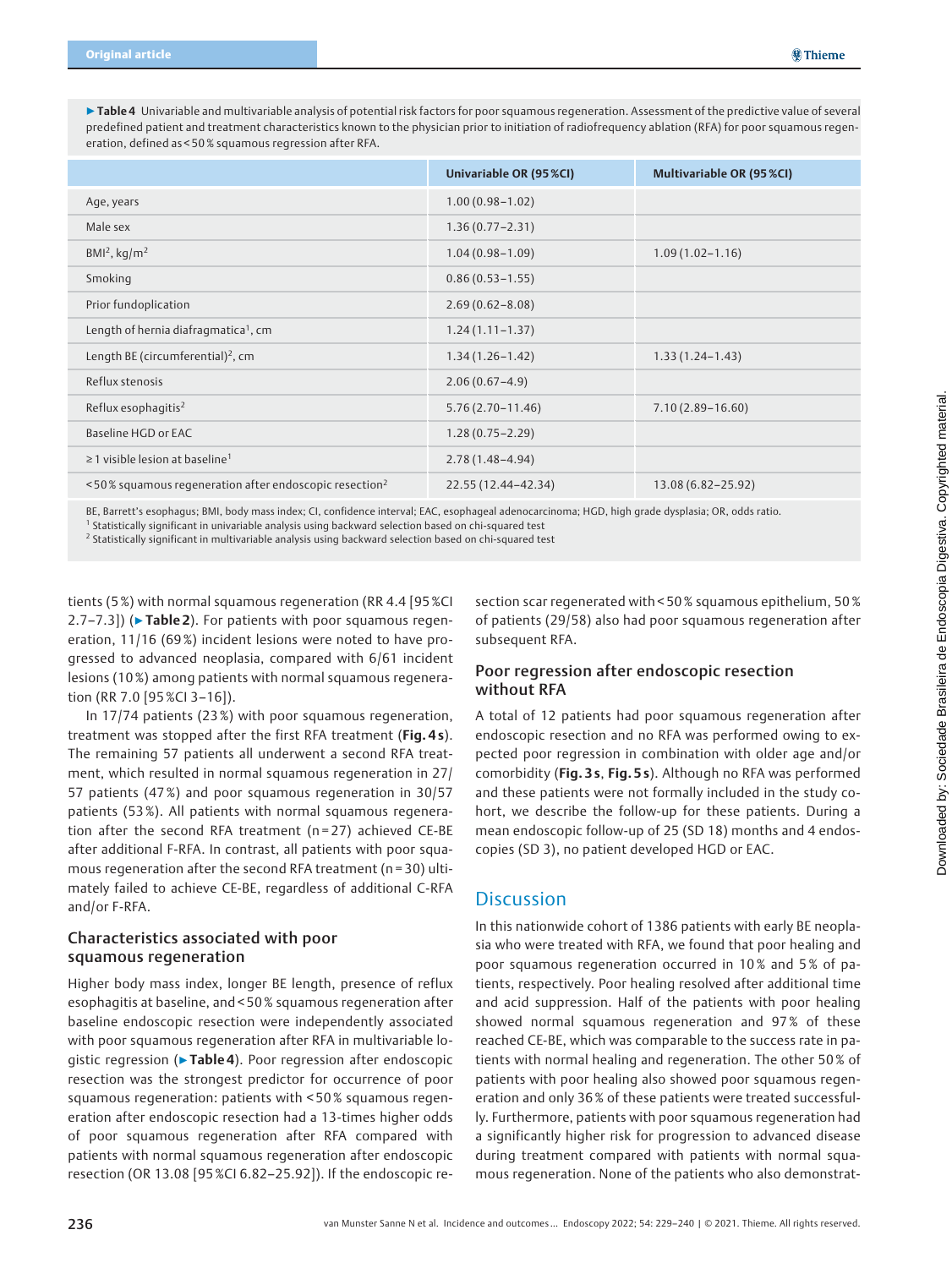▶ Table 5 Clinical advice. Based on our data, we present practical advice on a number of clinical scenarios for the management of poor healing and/or poor squamous regeneration<sup>1</sup>.

| <b>Clinical problem</b>                                                                                                             | <b>Advice</b>                                                                                                                                                                                            | <b>Rationale</b>                                                                                                                                                                                                                                                                                                                                                                                                                                                                                                                                                              |
|-------------------------------------------------------------------------------------------------------------------------------------|----------------------------------------------------------------------------------------------------------------------------------------------------------------------------------------------------------|-------------------------------------------------------------------------------------------------------------------------------------------------------------------------------------------------------------------------------------------------------------------------------------------------------------------------------------------------------------------------------------------------------------------------------------------------------------------------------------------------------------------------------------------------------------------------------|
| Less than 50% squamous<br>regeneration after baseline<br>endoscopic resection (Fig. 4s)                                             | Consider surveillance of the remaining<br>BE instead of proceeding with ablation<br>therapy, as this is a valid alternative in<br>patients with flat BE without neoplasia<br>after endoscopic resection. | Of the 58 patients with < 50% squamous regeneration after endo-<br>scopic resection, 59% developed poor healing and/or poor squa-<br>mous regeneration after subsequent RFA. The risk increased fur-<br>ther for patients with a higher BMI, a longer BE segment, and/or<br>reflux esophagitis.<br>In 12 patients with older age and/or comorbidity and endoscopic<br>resection with < 50% squamous regeneration, a remaining flat BE<br>with NDBE or LGD persisted and RFA was not initiated; during<br>mean 25 months of follow-up, no patient progressed to HGD or<br>EAC. |
| Poor healing (active inflamma-<br>tory changes with mucosal                                                                         | Postpone treatment.                                                                                                                                                                                      | The edematous mucosa is too thick for effective ablation and<br>visible lesions may be masked.                                                                                                                                                                                                                                                                                                                                                                                                                                                                                |
| swelling and exudates, and/or<br>visible ulcerations $\geq$ 3 months<br>post-RFA; $\triangleright$ Fig. 1, $\triangleright$ Fig. 2) | Optimize circumstances for healing:                                                                                                                                                                      | In all 134 patients with poor healing after RFA, complete healing                                                                                                                                                                                                                                                                                                                                                                                                                                                                                                             |
|                                                                                                                                     | 1. Provide sufficient time: schedule a new<br>endoscopy in ≥6 weeks.                                                                                                                                     | was accomplished after these steps were followed.                                                                                                                                                                                                                                                                                                                                                                                                                                                                                                                             |
|                                                                                                                                     | 2. Provide sufficient acid suppression: ver-<br>ify PPI compliance and consider dose in-<br>crease.                                                                                                      |                                                                                                                                                                                                                                                                                                                                                                                                                                                                                                                                                                               |
|                                                                                                                                     | 3. Only perform 24-hour pH-metry if a<br>finding of pathological reflux would result<br>in referring the patient for fundoplication,<br>or in other clinical consequences.                               |                                                                                                                                                                                                                                                                                                                                                                                                                                                                                                                                                                               |
|                                                                                                                                     | Upon complete healing, assess conversion<br>to squamous epithelium.                                                                                                                                      | Upon complete healing, 50% (67/134) of patients with initial<br>poor healing had normal squamous regeneration.                                                                                                                                                                                                                                                                                                                                                                                                                                                                |
| Initial poor healing, with now<br>complete healing and > 50%<br>squamous conversion (Fig. 1)                                        | Continue RFA on 4-6-month intervals.                                                                                                                                                                     | 97% (65/67) achieved CE-BE (similar to 94% of patients with<br>initial normal healing).                                                                                                                                                                                                                                                                                                                                                                                                                                                                                       |
|                                                                                                                                     | Counsel your patient:                                                                                                                                                                                    |                                                                                                                                                                                                                                                                                                                                                                                                                                                                                                                                                                               |
|                                                                                                                                     | 1. Continuing treatment carries a higher<br>risk for esophageal stenosis.                                                                                                                                | 30% of patients (40/134) developed esophageal stenosis and 8%<br>(10/134) had a severe stenosis that required > 5 endoscopic dila-<br>tions. These risks were significantly higher compared with<br>patients with normal healing (14% and 2%, respectively; P<0.01).                                                                                                                                                                                                                                                                                                          |
|                                                                                                                                     | 2. The treatment phase will take more<br>time.                                                                                                                                                           | Median treatment duration was 15 months (IQR 10-20) compared<br>with 8 months (IQR 4-13) for patients with normal healing<br>$(P < 0.01)$ .                                                                                                                                                                                                                                                                                                                                                                                                                                   |

ed poor squamous regeneration after their second RFA treatment achieved CE-BE. Risk factors for poor squamous regeneration included higher body mass index, longer BE segments, presence of reflux esophagitis, and < 50 % squamous regeneration of the initial endoscopic resection wound.

The underlying mechanisms of poor healing and poor squamous regeneration are unknown. Hypothetically, three main factors may play a role in regeneration with BE: patient/genetic factors, the severity of acid exposure, and the thickness of the BE segment [10–12]. The severity of acid exposure is a wellknown risk factor in the pathogenesis of BE [13] and presumably also influences wound healing after RFA. If the esophagus is exposed to severe acid reflux, the mucosa is likely to heal with Barrett's mucosa [14–16], whereas eliminating acid exposure may lead to regeneration of squamous epithelium. Adequate acid suppression is therefore essential during endoscopic treatment for BE [1, 2, 8]. The thickness of the BE may also play a role in response to ablation [17, 18]. Hypothetically, this may explain why some cases of BE regeneration after RFA do respond after endoscopic resection.

Based on our observations, we present practical advice on a number of clinical scenarios for the management of poor healing or poor squamous regeneration following RFA (▶Table 5). Our data suggest that it is important to differentiate poor healing from poor squamous regeneration. Poor healing was defined as active inflammatory changes with mucosal swelling and exudates and/or visible ulcerations ≥ 3 months after RFA treatment. If this is the case, RFA treatment should be postponed because the edematous mucosa has a thickness greater than the depth of RFA penetration, and because incident lesions may be masked and missed. The focus must be on optimizing the circumstances for the next endoscopy: provide at least 6 weeks' extra time, verify PPI compliance, and consider increasing the PPI dose. We demonstrated that with sufficient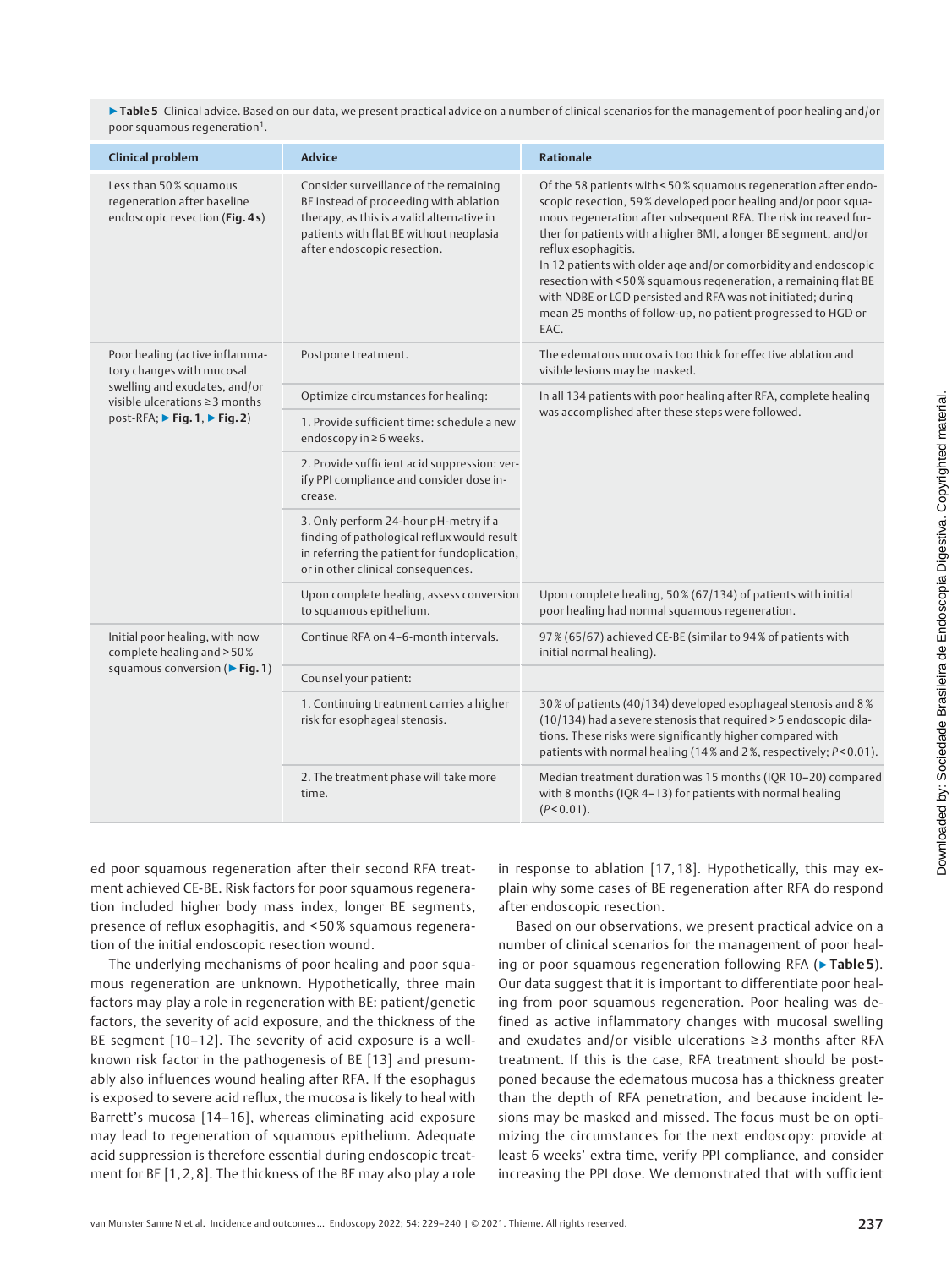### ▶ Table 5 (Continuation)

| <b>Clinical problem</b>                                                                                                           | <b>Advice</b>                                                                                                                                                                                                                     | <b>Rationale</b>                                                                                                                                                                                                                                                                                                                                                                                                                                                                                                                                                                                                                                                                                                                       |
|-----------------------------------------------------------------------------------------------------------------------------------|-----------------------------------------------------------------------------------------------------------------------------------------------------------------------------------------------------------------------------------|----------------------------------------------------------------------------------------------------------------------------------------------------------------------------------------------------------------------------------------------------------------------------------------------------------------------------------------------------------------------------------------------------------------------------------------------------------------------------------------------------------------------------------------------------------------------------------------------------------------------------------------------------------------------------------------------------------------------------------------|
| Poor squamous regeneration<br>(<50% squamous regression<br>after the first RFA upon complete<br>healing; $\triangleright$ Fig. 2) | Consider poor squamous regeneration as<br>a warning sign. Careful inspection is<br>crucial as patients have a significant risk<br>for new visible lesions that pop-up during<br>RFA and for progression to advanced<br>neoplasia. | 22% of patients with poor squamous regeneration (16/74) devel-<br>oped an incident lesion compared with (5%, P<0.01) for patients<br>with normal regeneration. Moreover, 69% of incident lesions in<br>patients with poor squamous regeneration (11/16) had advanced<br>neoplasia compared with 10% of the incident lesions in patients<br>with normal regeneration $(6/61; P< 0.01)$ .                                                                                                                                                                                                                                                                                                                                                |
|                                                                                                                                   | Reconsider continuation of ablative<br>therapy.                                                                                                                                                                                   | Outcomes of RFA are worse if poor squamous regeneration occurs<br>after the first RFA: only 36% of patients (27/74) achieved CE-BE<br>after continued RFA compared with 98% of patients with normal<br>squamous regeneration (1178/1207).                                                                                                                                                                                                                                                                                                                                                                                                                                                                                              |
|                                                                                                                                   | Decision making after the first RFA<br>with poor squamous regeneration:                                                                                                                                                           |                                                                                                                                                                                                                                                                                                                                                                                                                                                                                                                                                                                                                                                                                                                                        |
|                                                                                                                                   | A second RFA may be justified, based on<br>the following considerations:                                                                                                                                                          |                                                                                                                                                                                                                                                                                                                                                                                                                                                                                                                                                                                                                                                                                                                                        |
|                                                                                                                                   | 1. Arguments in favor of a second RFA:<br>· < 50% squamous regeneration, but<br>some areas with normal regeneration<br>• completely flat BE                                                                                       | Overall, 47 % (27/57) of patients had normal squamous regenera-<br>tion after the second RFA. For patients with remnant circumferen-<br>tial BE of < 2 cm and an indication for focal RFA, 67% (20/30) had<br>normal squamous regeneration.                                                                                                                                                                                                                                                                                                                                                                                                                                                                                            |
|                                                                                                                                   | 2. Arguments in favor of no further RFA:<br>• Patients of older age and/or with<br>comorbidity.<br>• Slightest suspicion for the presence<br>of a visible lesion.                                                                 | In older patients, the decision to continue with surveillance<br>instead of RFA may be justified: 23% of patient developed a visible<br>lesion during long-term surveillance, all effectively treated endo-<br>scopically and none progressed to advanced EAC (see below).<br>A cautious approach is called for with regard to inspection for<br>visible lesions, as a second RFA may potentially again lead to a<br>period of ±4-6 months with poor healing, during which no<br>adequate inspection can be accomplished. Incident lesions in<br>patients with poor squamous regeneration harbored advanced<br>neoplasia in 69% (11/16) compared with 10% (6/61) of incident<br>lesions in patients with normal squamous regeneration. |
|                                                                                                                                   | Decision making after the second RFA:                                                                                                                                                                                             |                                                                                                                                                                                                                                                                                                                                                                                                                                                                                                                                                                                                                                                                                                                                        |
|                                                                                                                                   | 1. If a second RFA results in > 50% squa-<br>mous regeneration, RFA may be contin-<br>ued.                                                                                                                                        | All 27 patients with normal squamous regeneration after the<br>second RFA achieved CE-BE.                                                                                                                                                                                                                                                                                                                                                                                                                                                                                                                                                                                                                                              |
|                                                                                                                                   | 2. If a second RFA again results in < 50%<br>squamous regeneration, additional RFA<br>should be restrained.                                                                                                                       | None of the 30 patients with poor squamous regeneration after<br>the second RFA achieved CE-BE, despite additional RFA treatment<br>in 16/30 patients.                                                                                                                                                                                                                                                                                                                                                                                                                                                                                                                                                                                 |
| A decision was made to stop<br>further RFA owing to poor<br>squamous regeneration                                                 | The remaining BE should be accurately<br>staged with inspection, targeted biopsies,<br>and/or endoscopic resection in cases with<br>visible lesions, and four-quadrant random<br>biopsies.                                        |                                                                                                                                                                                                                                                                                                                                                                                                                                                                                                                                                                                                                                                                                                                                        |
|                                                                                                                                   | 1. Radical endoscopic resection may be<br>considered if baseline endoscopic resec-<br>tion had > 50% squamous regeneration.                                                                                                       | 5/6 patients achieved CE-BE after radical endoscopic resection.<br>The single patient who did not achieve CE-BE was the only one<br>who had < 50 % squamous regeneration after baseline endoscopic<br>resection.                                                                                                                                                                                                                                                                                                                                                                                                                                                                                                                       |
|                                                                                                                                   | 2. Persisting HGD, EAC, and/or visible le-<br>sions: radical endoscopic resection may be<br>an option, but esophagectomy should be<br>considered in early stages, especially in<br>younger patients.                              | Overall, patients with poor squamous regeneration had a high<br>risk for progression to advanced EAC during treatment (15% vs.<br><1% of patients with normal regeneration; P<0.01). Five patients<br>with persisting visible lesions were referred for surgery, four of<br>whom had $\leq$ T1N0, and one had T2N1 (20%).                                                                                                                                                                                                                                                                                                                                                                                                              |
|                                                                                                                                   | 3. Persisting flat BE with intestinal meta-<br>plasia or LGD: endoscopic surveillance is<br>a valid policy.                                                                                                                       | During a mean follow-up of 3.5 years, 23% developed HGD or<br>early EAC, all of which were successfully treated with curative<br>endoscopic resection.                                                                                                                                                                                                                                                                                                                                                                                                                                                                                                                                                                                 |

BE, Barrett's esophagus; BMI, body mass index; CE-BE, complete endoscopic eradication of Barret's esophagus; EAC, esophageal adenocarcinoma; HGD, high grade dysplasia; IQR, interquartile range; LGD, low grade dysplasia; NDBE, nondysplastic Barrett's esophagus; PPI, proton pump inhibitor; RFA, radiofrequency ablation. <sup>1</sup> Poor healing was defined as active inflammatory changes with mucosal swelling and exudates, and/or visible ulcerations ≥ 3 months post-RFA. Poor squamous regeneration was defined as < 50 % regression to squamous epithelium after RFA, assessed after complete healing.

Downloaded by: Sociedade Brasileira de Endoscopia Digestiva. Copyrighted material.

Downloaded by: Sociedade Brasileira de Endoscopia Digestiva. Copyrighted material.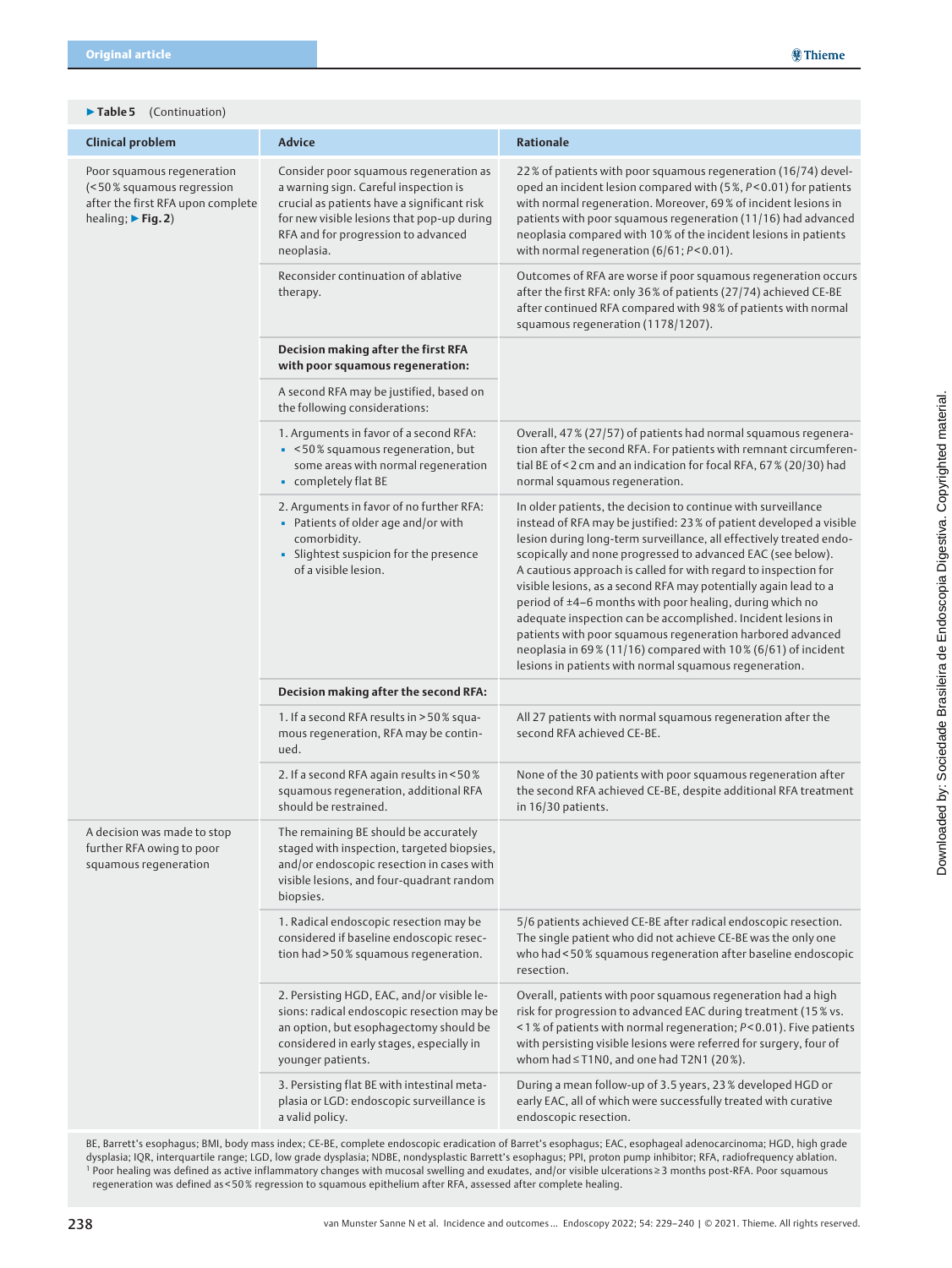time and sufficient acid suppression, the esophagus will heal completely.

The effects of RFA (i. e. conversion of the BE into squamous epithelium and the presence/absence of incident lesions) can only be evaluated when the esophagus is completely healed. Half of the patients with poor healing were found to have normal squamous regeneration and, although treatment was of longer duration and with a higher risk for esophageal stenosis, these patients had a > 95 % chance of CE-BE, which was similar to that observed in patients with normal healing.

However, the other 50 % of patients with poor healing also showed poor squamous regeneration when complete healing of the BE was awaited, and in these cases, CE-BE was achieved in only 36 %. Poor squamous regeneration was defined as < 50 % regression with squamous epithelium of a BE area after treatment with RFA and after complete healing. Poor squamous regeneration occurred predominantly in longer BE segments and after circumferential RFA. Logically, patients with long BE segments represent more severe reflux disease.

What should we do in cases of poor squamous regeneration? We suggest to reconsider the indication for RFA and to carefully balance the anticipated success of continuing RFA against its associated risks ( $\triangleright$  Table 5). Although initially the RFA may have been justified based on an anticipated success rate of > 95 % and a treatment duration of 9 months, the chance of achieving CE-BE in cases of poor squamous regeneration was only 36 % and included a prolonged treatment time and a significantly higher risk for stenosis (26 %). Moreover, poor squamous regeneration is also an important warning sign, with a risk for progression to advanced neoplasia that exceeds the boundaries for curative endoscopic treatment of 15 %, which is 30 times greater than the baseline value of < 1 %. In our opinion, therefore, in younger and fit patients with poor squamous regeneration and persisting long-segment BE containing persisting neoplasia, esophagectomy should be strongly considered. Another alternative option could be radical endoscopic resection, although we believe this is only a valid strategy in patients with poor squamous regeneration and > 50% squamous regeneration after baseline endoscopic resection.

On the other hand, if the residual BE is completely flat and free of neoplasia, endoscopic surveillance is an acceptable alternative, especially in older patients with comorbidities. In our study, only 23 % of such patients developed a visible lesion during 42 months of follow-up and all were curatively treated with a single endoscopic resection. These data are in line with other studies, which reported rates of metachronous neoplasia after endoscopic resection ranging from 15 % in 5 years to 30 % in 3 years [19–22], all detected at early stages. Remaining Barrett's mucosa without neoplasia is therefore, in our opinion, not a valid indication for fundoplication if performed to increase the chance for successful RFA.

Considering such alternative strategies may also be appropriate prior to the initial RFA if this is preceded by endoscopic resection healing with < 50 % squamous regeneration. If this was observed, 50% of patients were noted to have poor squamous regeneration after RFA (adjusted OR 13). Our study confirmed the results of other studies showing that poor regression

after endoscopic resection is a strong predictor for poor squamous regeneration after RFA [7].

Alternatively, if the remaining BE is completely flat and RFA appears to have had some effects, a second RFA may be justified. With repeat RFA therapy, the endoscopist should be aware of incident lesions, which may be associated with disease progression: incident lesions occurred in 22 % of patients with poor squamous regeneration and careful endoscopic imaging is therefore essential. However, if this second RFA session is again associated with poor squamous regeneration, continuing RFA treatment is strongly discouraged: none of the 30 patients in our study with two consecutive RFAs with poor squamous regeneration achieved CE-BE.

This is the first study to report the incidence, treatment characteristics, and outcomes for patients with poor healing and/or poor squamous regeneration after RFA. Our findings are relevant as definitions and recommendations are lacking in current guidelines [1, 2, 8] and physicians often struggle to decide what to do with this challenging group of RFA patients. Our study used a nationwide cohort that included all patients who underwent endoscopic treatment for BE neoplasia in the Netherlands. Patients were treated according to a homogeneous treatment protocol and in expert centers only. We retrieved complete data on outcomes for all patients and only a small proportion of baseline data was missing.

Some limitations need to be addressed. A formal joint treatment protocol was used in all BECs and although this included a section about poor healing and poor squamous regeneration, this content served only as a guide, with no strict guidelines, and was based on expert opinion. Therefore, the strategy for patients with poor healing and/or poor squamous regeneration with regard to decision making on PPI increase, fundoplication, additional tests, and when to stop further RFA, may have differed between BECs. A total of 17 patients were already defined as treatment failure after the first RFA treatment, which may raise debate about the definition of failure; however, 10/17 also had < 50 % regeneration after endoscopic resection, and in 2/17 treatment was stopped due to progression to advanced neoplasia. Furthermore, the decision to stop was made by expert endoscopists in the field and complicated patients were discussed during multidisciplinary meetings. Outcomes of 24 hour pH-metry are hard to interpret, as these were performed in a minority of patients and for varying indications (Table 2s). As fundoplication was performed rarely and not for uniform indications, we were unable to detect its effects with regard to reflux disease and response to RFA.

The decision to stop further RFA treatment partially depends on patient characteristics, and treatment failure therefore is a relative concept. Proposed conclusions and recommendations should therefore be interpreted as guidance, rather than as exact rules.

Other limitations include the risk for misclassification bias. If the endoscopy reports were incomplete for poor squamous regeneration, endoscopic images and videos were reviewed to obtain complete data without blinding of the assessor to the outcome. We used a cutoff of 50 % for the definition of poor squamous regeneration, which is arbitrary, and a more contin